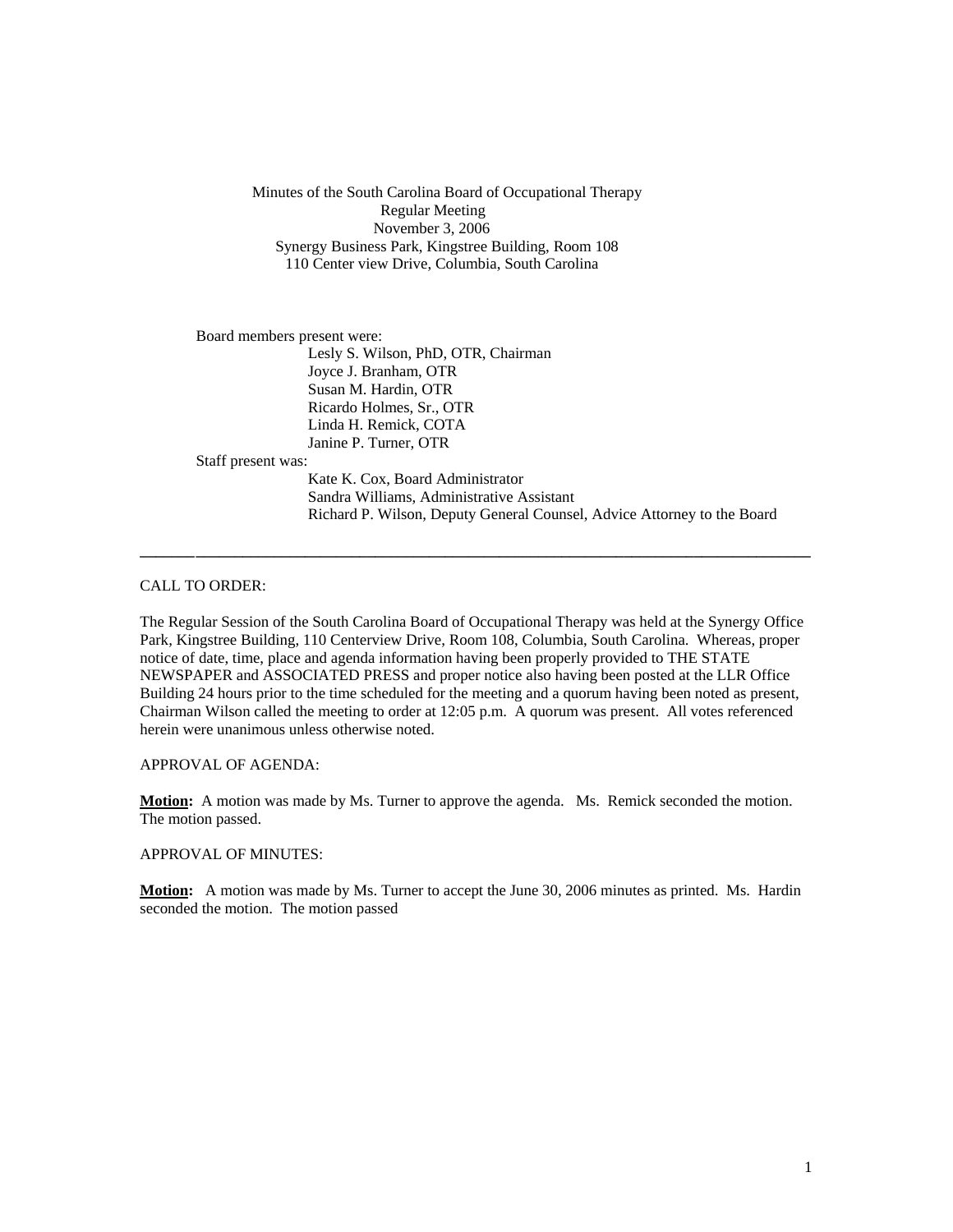Board Meeting Minutes November 3, 2006 Page 2

# CHAIRMAN'S REMARKS:

Chairman Wilson thanked everyone for their attendance and reserved any remarks for later in the meeting.

### REPORTS:

#### Administrator's Report:

Mrs. Cox reported the licensee totals to date are 1,247 licensed occupational therapists and 481 licensed occupational therapy assistants for a total of 1,728 licensees. She reported that three complaints have been investigated for reporting to the Board in FY 06 - 07. She noted that the Board has a hearing scheduled for March 23, 2007. She stated the hearing will follow the business meting on that day.

Mrs. Cox reminded the Board that next renewal for licensees will be in March 2007. She reported it will be an on-line renewal with licensees being informed by the web site, by mailed notification, and by an article in the South Carolina Occupational Therapy Association (SCOTA) newsletter, *Script*. She reviewed the Random Audit of Continuing Education (CE) that will follow the renewal and the verification of audited licensees' National Board of Certification in Occupational Therapy (NBCOT) certification. Mrs. Cox stated she would bring information to the Board on the acceptable means of licensees reporting their CE hours. Ms. Cox also reviewed the on-line services available to the Board and the on-line services that are being developed for the Board.

She announced Mr. Holmes had attended the NBCOT's Annual Conference in Alexandria, Virginia on September 30, 2006 and she attended the SCOTA Conference on October 14, 2006. She provided a report from NBCOT that gave percentage results on the pass/failure rate on the national for the nation and for South Carolina for a twelve month period.

### NBCOT Annual Conference Report:

Mr. Holmes reported on the NBCOT Annual Conference with the theme of Using Evidence in Occupational Therapy; he discussed AOTA resources and the new Model Practice Act; and he reported trends in regulation and status of regulation in the states. He also brought HIPDB and NPDB information to the Board.

### Financial Report:

Mrs. Cox stated that the Financial Report is provided as information. She noted for the record revenue is collected biennially and is expended over a two-year period.

## LEGAL:

Mr. Wilson reviewed the South Carolina Supreme Court's decision on the Physical Therapy Practice Act in regards to physician owned physical therapy services or POPTS. He stated the Occupational Therapy Practice Act does not have language within the Act regarding physician owned services that would affect occupational therapy. He provided copies of the decision. Ms. Turner asked Mr. Wilson to prepare a statement that the Board could use to explain the court's decision in case inquiries come to the Occupational Therapy Board regarding the matter.